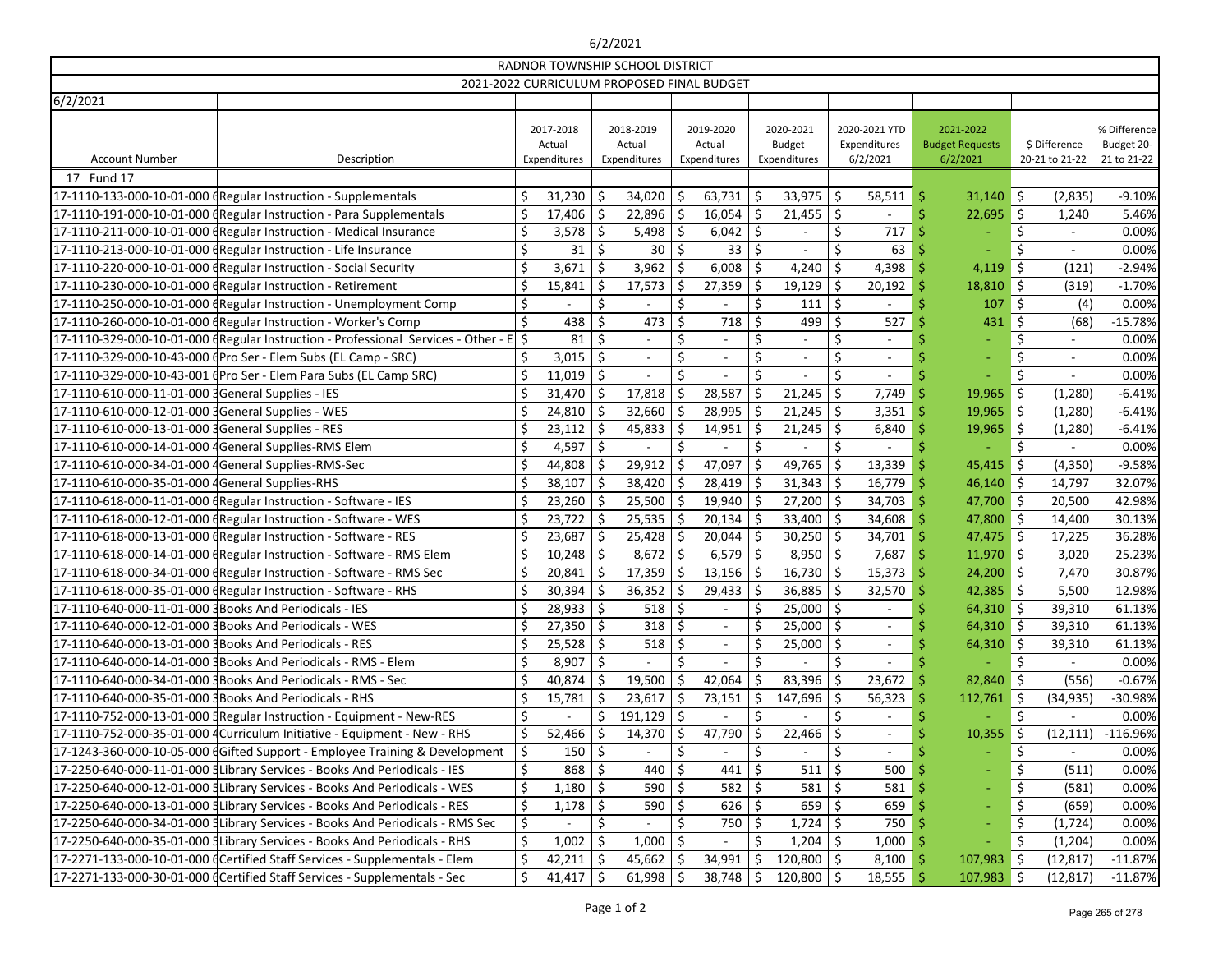## 6/2/2021

| RADNOR TOWNSHIP SCHOOL DISTRICT            |                                                                                      |    |                     |                     |     |                     |  |                            |    |                               |    |                                     |            |                          |                            |
|--------------------------------------------|--------------------------------------------------------------------------------------|----|---------------------|---------------------|-----|---------------------|--|----------------------------|----|-------------------------------|----|-------------------------------------|------------|--------------------------|----------------------------|
| 2021-2022 CURRICULUM PROPOSED FINAL BUDGET |                                                                                      |    |                     |                     |     |                     |  |                            |    |                               |    |                                     |            |                          |                            |
| 6/2/2021                                   |                                                                                      |    |                     |                     |     |                     |  |                            |    |                               |    |                                     |            |                          |                            |
|                                            |                                                                                      |    | 2017-2018<br>Actual | 2018-2019<br>Actual |     | 2019-2020<br>Actual |  | 2020-2021<br><b>Budget</b> |    | 2020-2021 YTD<br>Expenditures |    | 2021-2022<br><b>Budget Requests</b> |            | \$ Difference            | % Difference<br>Budget 20- |
| <b>Account Number</b>                      | Description                                                                          |    | Expenditures        | Expenditures        |     | Expenditures        |  | Expenditures               |    | 6/2/2021                      |    | 6/2/2021                            |            | 20-21 to 21-22           | 21 to 21-22                |
|                                            | 17-2271-220-000-10-01-000 dCertified Staff Services - Social Security                |    | 3,146               | \$<br>3,410         | Ś   | 2,621               |  | 9,242                      | \$ | 608                           |    | 8,261                               | \$         | (981)                    | $-11.88%$                  |
|                                            | 17-2271-220-000-30-01-000 dCertified Staff Services - Social Security                |    | 3,088               | 4,597 $\frac{1}{2}$ |     | 2,893               |  | 9,242                      | Ś  | 1,384                         |    | $8,261$ \$                          |            | (981)                    | $-11.88%$                  |
|                                            | 17-2271-230-000-10-01-000 dCertified Staff Services - Retirement                     |    | 13,748              | $15,265$   \$<br>Ŝ. |     | 11,998              |  | 41,688                     | Ś  | 2,795                         |    | 37,729                              | - 15       | (3,959)                  | $-10.49%$                  |
|                                            | 17-2271-230-000-30-01-000 dCertified Staff Services - Retirement                     |    | 13,489              | 20,606              |     | 13,287              |  | 41,688                     | \$ | 6,403                         |    | 37,729                              | ∥\$        | (3,959)                  | $-10.49%$                  |
|                                            | 17-2271-250-000-10-01-000 dCertified Staff Services - Unemployement Comp             | \$ |                     | \$                  | \$  |                     |  | 242                        | Ś. |                               |    | 216                                 | - 5        | (26)                     | 0.00%                      |
|                                            | 17-2271-250-000-30-01-000 (Certified Staff Services - Unemployement Comp             | \$ |                     | \$                  |     |                     |  | 242                        | Ś  |                               |    | 216                                 | - 15       | (26)                     | 0.00%                      |
|                                            | 17-2271-260-000-10-01-000 dCertified Staff Services - Workers' Comp                  | \$ | 380                 | \$<br>411           |     | 315                 |  | 1,087                      | \$ | 73                            |    | 864                                 | -\$        | (223)                    | $-25.81%$                  |
|                                            | 17-2271-260-000-30-01-000 dCertified Staff Services - Workers' Comp                  |    | 373                 | \$<br>555           | Ŝ.  | 349                 |  | 1,087                      | Ś. | 208                           |    | 864                                 | Ŝ.         | (223)                    | $-25.81%$                  |
|                                            | 17-2271-329-000-10-01-000 dertified Staff Services - Professional Services - Other S |    | 196,971             | 229,230<br>Ŝ.       | Ś.  | 144,869             |  | 267,450                    | Š. | 30,150                        |    | 172,950 \$                          |            | (94, 500)                | $-54.64%$                  |
|                                            | 17-2271-329-000-30-01-000 4 Instruc. Staff Development Services-Sec                  |    | 21,422              | 1,670<br>S.         | \$  |                     |  | 12,500                     | Ŝ  | 1,350                         |    | $12,850$ \$                         |            | 350                      | 2.72%                      |
|                                            | 17-2271-360-000-10-01-000 (Certified Staff Services - Employee Train & Develop -     | Ŝ. | 13,077              | \$<br>$17,919$ \$   |     | 3,323               |  | 18,400                     | Ś. | 2,514                         |    | $16,245$ \$                         |            | (2, 155)                 | $-13.27%$                  |
|                                            | 17-2271-360-000-30-01-000 (Certified Staff Services - Employee Train & Develop -     | Ŝ. | 19,756              | $28,335$   \$<br>.S |     | 17,639              |  | 18,400                     | \$ | $2,688$ \$                    |    | $16,245$ \$                         |            | (2, 155)                 | $-13.27%$                  |
|                                            |                                                                                      |    |                     |                     |     |                     |  |                            |    |                               |    |                                     |            |                          |                            |
| <b>FINAL TOTALS FOR REPORT</b>             |                                                                                      | S. | 958,661             | \$1,070,189         | \$. | 813,717             |  | \$1,373,772                | \$ | 450,421                       |    | 1,377,564                           | $\vert$ \$ | 3,792                    | 0.28%                      |
|                                            |                                                                                      |    |                     |                     |     |                     |  |                            |    |                               |    |                                     |            |                          |                            |
|                                            | Recap:                                                                               |    |                     |                     |     |                     |  |                            |    | $20 - 21$                     |    | $21-22$                             |            | \$ Difference            |                            |
|                                            | General Fund Transfer to Fund 17                                                     |    |                     |                     |     |                     |  |                            | Ś. | $1,458,857$ \$                |    | 1,458,857                           |            | $\overline{\phantom{a}}$ |                            |
|                                            | Use of Assigned Fund Balance                                                         |    |                     |                     |     |                     |  |                            |    | $(85,085)$ \$                 |    | (81, 293)                           | \$         | 3,792                    |                            |
|                                            |                                                                                      |    |                     |                     |     |                     |  |                            |    | \$1,373,772                   | -S | 1,377,564                           | \$         | 3,792                    |                            |
|                                            |                                                                                      |    |                     |                     |     |                     |  |                            |    |                               |    |                                     |            |                          |                            |
|                                            | Curriculum General Fund Budget Requests (Net of Federal Programs)                    |    |                     |                     |     |                     |  |                            | \$ | $229,241$ \$                  |    | 352,417                             | \$         | 123,176                  |                            |
| <b>Total Curriculum Budget Requests</b>    |                                                                                      |    |                     |                     |     |                     |  |                            |    | $$1,603,013$ \$               |    | 1,729,981                           | \$         | 126,968                  |                            |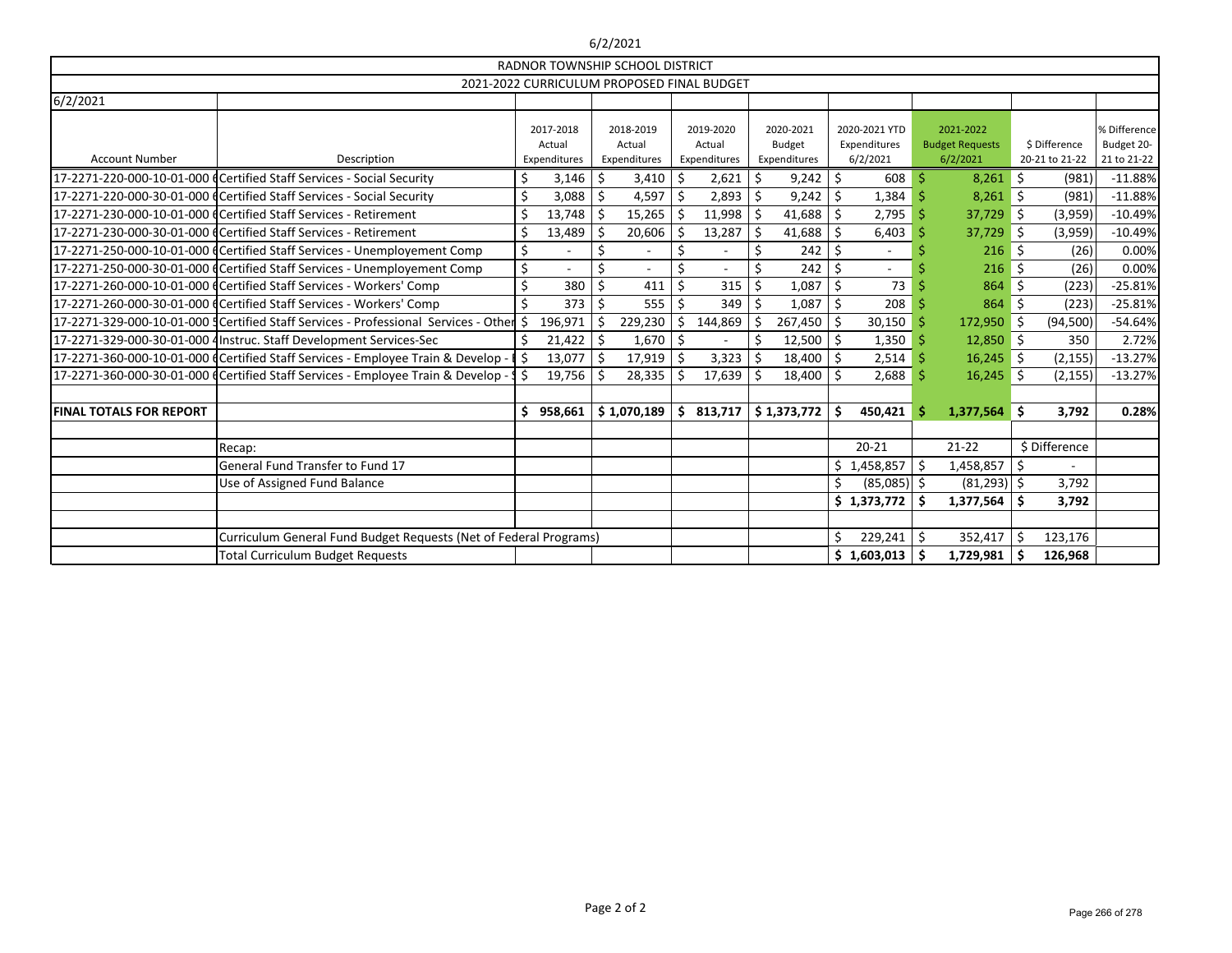### **Radnor Township School District Budget Detail Report Expenditure**

Page: 1 BPR006

| Account Number / ASN                      | 2018-2019 Actual<br>Expenditures | 2019-2020 Actual<br>Expenditures | 2020-2021 Budgeted<br>Expenditures | 2020-2021 YTD<br>Expenditures | 2021-22 Proposed<br>Final Budget Exp | \$ Difference 20/21 to<br>21/22 |
|-------------------------------------------|----------------------------------|----------------------------------|------------------------------------|-------------------------------|--------------------------------------|---------------------------------|
| 17 Fund 17                                |                                  |                                  |                                    |                               |                                      |                                 |
| 17-1110-133-000-10-01-000 6153            | 34,020                           | 63,731                           | 33,975                             | 58,511                        | 31,140                               | $-2,835$                        |
| Regular Instruction - Supplementals       |                                  |                                  |                                    |                               |                                      |                                 |
| 17-1110-191-000-10-01-000 6154            | 22,896                           | 16,054                           | 21,455                             | $\mathbf 0$                   | 22,695                               | 1,240                           |
| Regular Instruction - Para Supplementals  |                                  |                                  |                                    |                               |                                      |                                 |
| 17-1110-211-000-10-01-000 6616            | 5,498                            | 6,042                            | $\mathbf 0$                        | 717                           | $\mathbf 0$                          | $\Omega$                        |
| Regular Instruction - Medical Insurance   |                                  |                                  |                                    |                               |                                      |                                 |
| 17-1110-213-000-10-01-000 6619            | 30                               | 33                               | $\mathsf{O}\phantom{0}$            | 63                            | $\mathbf 0$                          | $\mathbf 0$                     |
| Regular Instruction - Life Insurance      |                                  |                                  |                                    |                               |                                      |                                 |
| 17-1110-220-000-10-01-000 6155            | 3,962                            | 6,008                            | 4,240                              | 4,398                         | 4,119                                | $-121$                          |
| Regular Instruction - Social Security     |                                  |                                  |                                    |                               |                                      |                                 |
| 17-1110-230-000-10-01-000 6156            | 17,573                           | 27,359                           | 19,129                             | 20,192                        | 18,810                               | $-319$                          |
| Regular Instruction - Retirement          |                                  |                                  |                                    |                               |                                      |                                 |
| 17-1110-250-000-10-01-000 6157            | $\mathbf 0$                      | $\mathbf 0$                      | 111                                | $\Omega$                      | 107                                  | $-4$                            |
| Regular Instruction - Unemployment Comp   |                                  |                                  |                                    |                               |                                      |                                 |
| 17-1110-260-000-10-01-000 6158            | 473                              | 718                              | 499                                | 527                           | 431                                  | $-68$                           |
| Regular Instruction - Worker's Comp       |                                  |                                  |                                    |                               |                                      |                                 |
| 17-1110-610-000-11-01-000 3220            | 17,818                           | 28,587                           | 21,245                             | 7,749                         | 19,965                               | $-1,280$                        |
| General Supplies - IES                    |                                  |                                  |                                    |                               |                                      |                                 |
| 17-1110-610-000-12-01-000 3222            | 32,660                           | 28,995                           | 21,245                             | 3,351                         | 19,965                               | $-1,280$                        |
| <b>General Supplies - WES</b>             |                                  |                                  |                                    |                               |                                      |                                 |
| 17-1110-610-000-13-01-000 3224            | 45,833                           | 14,951                           | 21,245                             | 6,840                         | 19,965                               | $-1,280$                        |
| General Supplies - RES                    |                                  |                                  |                                    |                               |                                      |                                 |
| 17-1110-610-000-34-01-000 4282            | 29,912                           | 47,097                           | 49,765                             | 13,339                        | 45,415                               | $-4,350$                        |
| General Supplies-RMS-Sec                  |                                  |                                  |                                    |                               |                                      |                                 |
| 17-1110-610-000-35-01-000 4283            | 38,420                           | 28,419                           | 31,343                             | 16,779                        | 46,140                               | 14,797                          |
| General Supplies-RHS                      |                                  |                                  |                                    |                               |                                      |                                 |
| 17-1110-618-000-11-01-000 6450            | 25,500                           | 19,940                           | 27,200                             | 34,703                        | 47,700                               | 20,500                          |
| Regular Instruction - Software - IES      |                                  |                                  |                                    |                               |                                      |                                 |
| 17-1110-618-000-12-01-000 6451            | 25,535                           | 20,134                           | 33,400                             | 34,608                        | 47,800                               | 14,400                          |
| Regular Instruction - Software - WES      |                                  |                                  |                                    |                               |                                      |                                 |
| 17-1110-618-000-13-01-000 6452            | 25,428                           | 20,044                           | 30,250                             | 34,701                        | 47,475                               | 17,225                          |
| Regular Instruction - Software - RES      |                                  |                                  |                                    |                               |                                      |                                 |
| 17-1110-618-000-14-01-000 6453            | 8,672                            | 6,579                            | 8,950                              | 7,687                         | 11,970                               | 3,020                           |
| Regular Instruction - Software - RMS Elem |                                  |                                  |                                    |                               |                                      |                                 |
| 17-1110-618-000-34-01-000 6454            | 17,359                           | 13,156                           | 16,730                             | 15,373                        | 24,200                               | 7,470                           |
| Regular Instruction - Software - RMS Sec  |                                  |                                  |                                    |                               |                                      |                                 |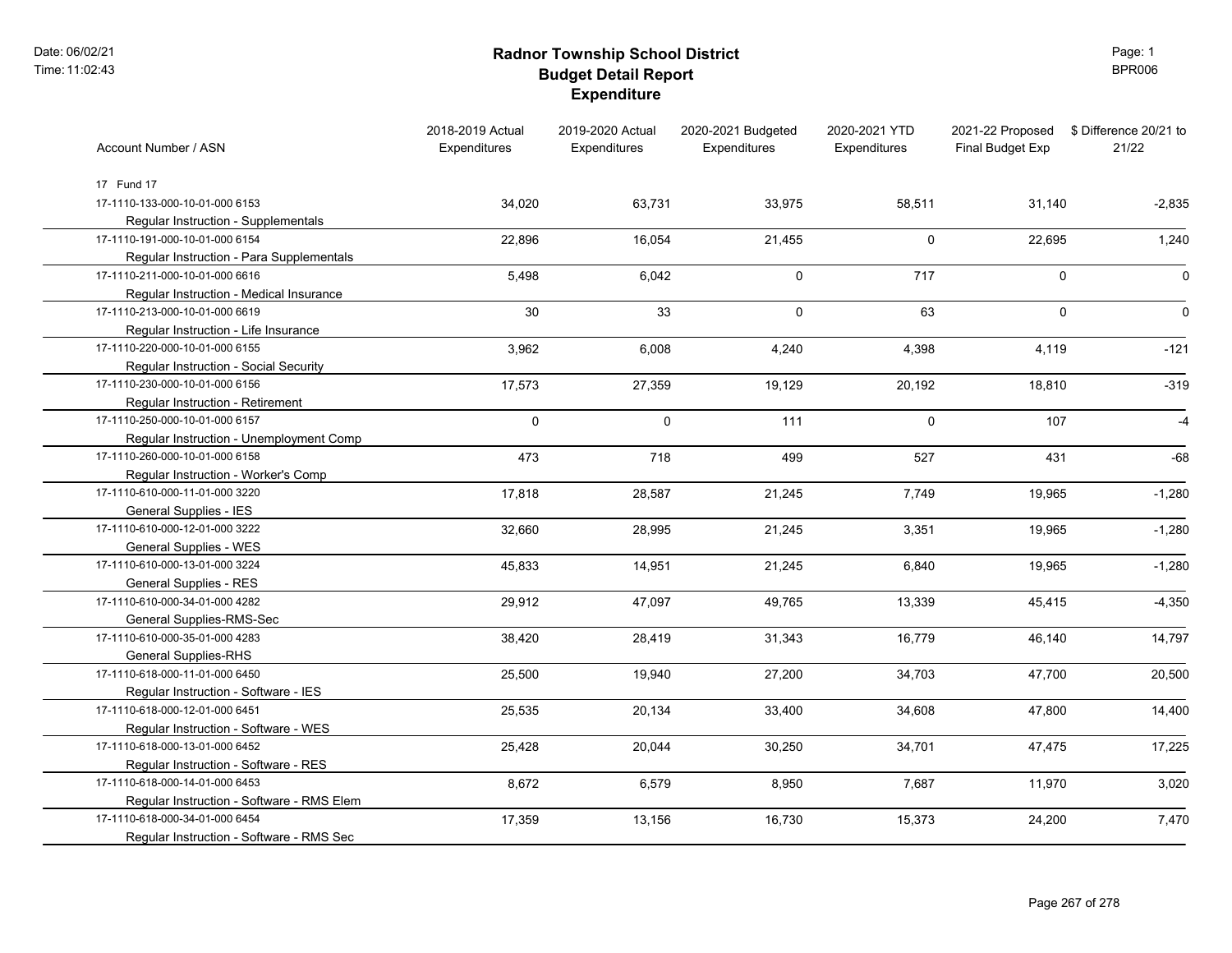### **Radnor Township School District Budget Detail Report Expenditure**

Page: 2 BPR006

| Account Number / ASN                               | 2018-2019 Actual<br>Expenditures | 2019-2020 Actual<br><b>Expenditures</b> | 2020-2021 Budgeted<br>Expenditures | 2020-2021 YTD<br>Expenditures | 2021-22 Proposed<br>Final Budget Exp | \$ Difference 20/21 to<br>21/22 |
|----------------------------------------------------|----------------------------------|-----------------------------------------|------------------------------------|-------------------------------|--------------------------------------|---------------------------------|
| 17 Fund 17                                         |                                  |                                         |                                    |                               |                                      |                                 |
| 17-1110-618-000-35-01-000 6455                     | 36,352                           | 29,433                                  | 36,885                             | 32,570                        | 42,385                               | 5,500                           |
| Regular Instruction - Software - RHS               |                                  |                                         |                                    |                               |                                      |                                 |
| 17-1110-640-000-11-01-000 3221                     | 518                              | 0                                       | 25,000                             | $\mathbf 0$                   | 64,310                               | 39,310                          |
| Books And Periodicals - IES                        |                                  |                                         |                                    |                               |                                      |                                 |
| 17-1110-640-000-12-01-000 3223                     | 318                              | $\pmb{0}$                               | 25,000                             | 0                             | 64,310                               | 39,310                          |
| Books And Periodicals - WES                        |                                  |                                         |                                    |                               |                                      |                                 |
| 17-1110-640-000-13-01-000 3225                     | 518                              | $\mathbf 0$                             | 25,000                             | $\mathbf 0$                   | 64,310                               | 39,310                          |
| Books And Periodicals - RES                        |                                  |                                         |                                    |                               |                                      |                                 |
| 17-1110-640-000-34-01-000 3227                     | 19,500                           | 42,064                                  | 83,396                             | 23,672                        | 82,840                               | $-556$                          |
| Books And Periodicals - RMS - Sec                  |                                  |                                         |                                    |                               |                                      |                                 |
| 17-1110-640-000-35-01-000 3228                     | 23,617                           | 73,151                                  | 147,696                            | 56,323                        | 112,761                              | $-34,935$                       |
| Books And Periodicals - RHS                        |                                  |                                         |                                    |                               |                                      |                                 |
| 17-1110-752-000-13-01-000 5585                     | 191,129                          | $\pmb{0}$                               | $\mathbf 0$                        | $\mathbf 0$                   | $\pmb{0}$                            | $\mathbf 0$                     |
| Regular Instruction - Equipment - New-RES          |                                  |                                         |                                    |                               |                                      |                                 |
| 17-1110-752-000-35-01-000 4902                     | 14,370                           | 47,790                                  | 22,466                             | $\mathbf 0$                   | 10,355                               | $-12,111$                       |
| Curriculum Initiative - Equipment - New - RHS      |                                  |                                         |                                    |                               |                                      |                                 |
| 17-2250-640-000-11-01-000 5975                     | 440                              | 441                                     | 511                                | 500                           | $\mathsf 0$                          | $-511$                          |
| Library Services - Books And Periodicals - IES     |                                  |                                         |                                    |                               |                                      |                                 |
| 17-2250-640-000-12-01-000 5976                     | 590                              | 582                                     | 581                                | 581                           | $\mathsf 0$                          | $-581$                          |
| Library Services - Books And Periodicals - WES     |                                  |                                         |                                    |                               |                                      |                                 |
| 17-2250-640-000-13-01-000 5977                     | 590                              | 626                                     | 659                                | 659                           | $\mathsf{O}$                         | $-659$                          |
| Library Services - Books And Periodicals - RES     |                                  |                                         |                                    |                               |                                      |                                 |
| 17-2250-640-000-34-01-000 5979                     | 0                                | 750                                     | 1,724                              | 750                           | $\mathbf 0$                          | $-1,724$                        |
| Library Services - Books And Periodicals - RMS Sec |                                  |                                         |                                    |                               |                                      |                                 |
| 17-2250-640-000-35-01-000 5980                     | 1,000                            | $\mathbf 0$                             | 1,204                              | 1,000                         | $\mathbf 0$                          | $-1,204$                        |
| Library Services - Books And Periodicals - RHS     |                                  |                                         |                                    |                               |                                      |                                 |
| 17-2271-133-000-10-01-000 6464                     | 45,662                           | 34,991                                  | 120,800                            | 8,100                         | 107,983                              | $-12,817$                       |
| Certified Staff Services - Supplementals - Elem    |                                  |                                         |                                    |                               |                                      |                                 |
| 17-2271-133-000-30-01-000 6465                     | 61,998                           | 38,748                                  | 120,800                            | 18,555                        | 107,983                              | $-12,817$                       |
| Certified Staff Services - Supplementals - Sec     |                                  |                                         |                                    |                               |                                      |                                 |
| 17-2271-220-000-10-01-000 6472                     | 3,410                            | 2,621                                   | 9,242                              | 608                           | 8,261                                | $-981$                          |
| Certified Staff Services - Social Security         |                                  |                                         |                                    |                               |                                      |                                 |
| 17-2271-220-000-30-01-000 6474                     | 4,597                            | 2,893                                   | 9,242                              | 1,384                         | 8,261                                | $-981$                          |
| Certified Staff Services - Social Security         |                                  |                                         |                                    |                               |                                      |                                 |
| 17-2271-230-000-10-01-000 6473                     | 15,265                           | 11,998                                  | 41,688                             | 2,795                         | 37,729                               | $-3,959$                        |
| <b>Certified Staff Services - Retirement</b>       |                                  |                                         |                                    |                               |                                      |                                 |